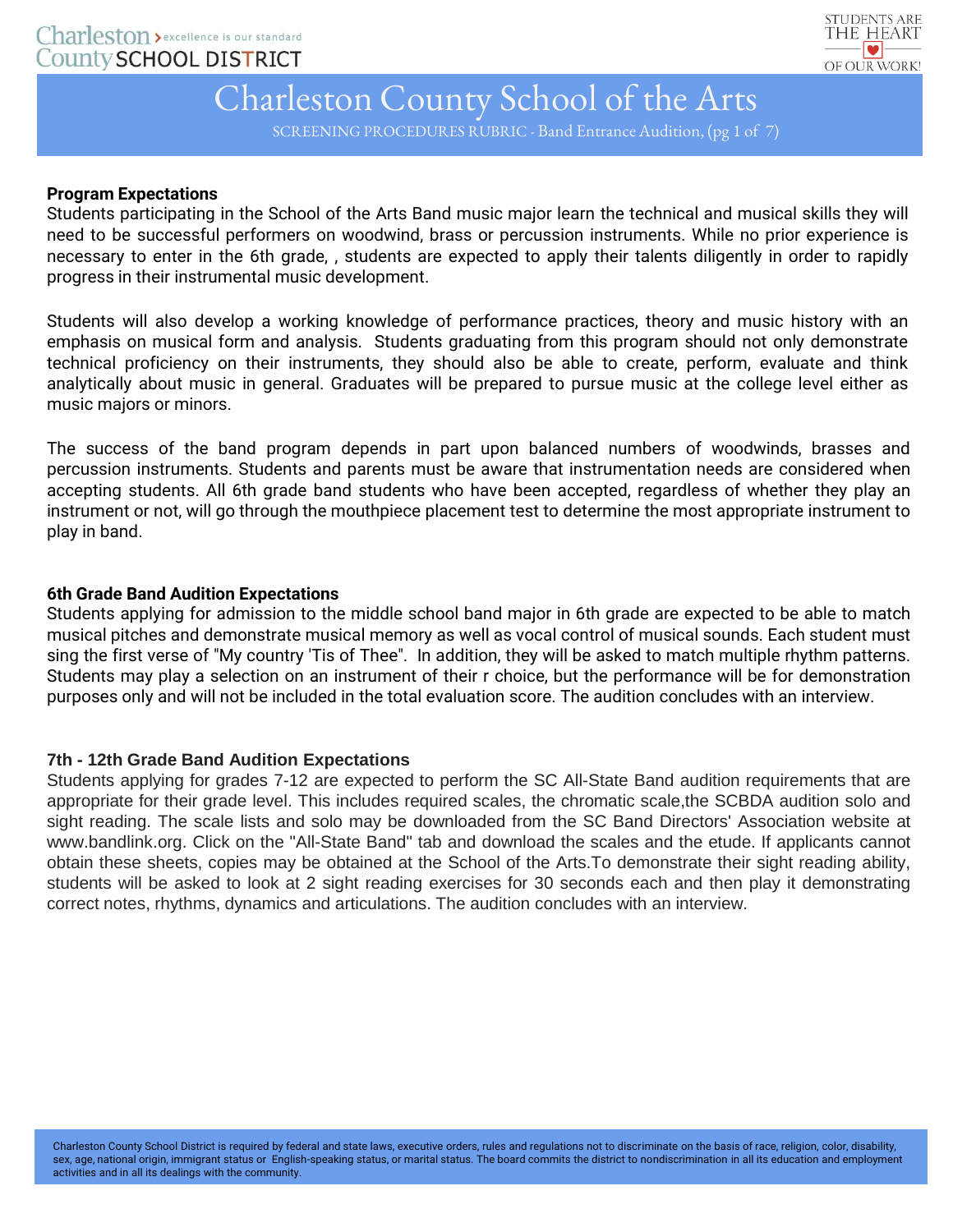Charleston > excellence is our standard **County SCHOOL DISTRICT** 



# Charleston County School of the Arts

SCREENING PROCEDURES RUBRIC - Band Entrance Audition, (pg 2 of 7)

**Singing/Playing an Instrument Solo** (Correct notes, lyrics, rhythms, good tone)

- 5 Exceptional pitch, no errors. In tune, exceptional tone
- 4 Above average pitch, minor errors
- 3 Correct lyrics, missed pitches
- 2 Major errors in pitch, lyrics
- 1 Missed pitches, incorrect lyrics

#### **Pitch Matching**

- 5 Exact match, 1st ATTEMPT
- 4 Slightly off pitch, 2 attempts
- 3 Difficulty matching pitch, 2m+ attempts
- 2 Pitch direction correct but not pitch accuracy
- 1 Unable to match pitches, or tonal direction

#### **Rhythm Test** ( Correct rhythms, even beat)

- 5 Exact match, 1st ATTEMPT
- 4 Slightly off rhythm, 2 attempts
- 3 Difficulty matching rhythm, 2+ attempts
- 2 No steady beat, pattern recognition
- 1 Unable to maintain pulse or rhythm

**Rhythm Test #2** (Correct rhythms, even beat, left hand, right hand, coordination)

- 5 Exact match, 1st ATTEMPT
- 4 SLightly off rhythm, 2 attempts
- 3 One hand rhythmically correct, other hand incorrect
- 2 Unable to coordinate LH & RH
- 1 Unable to repeat RH or LH correctly

#### **Musical Aptitude**

- 5 Demonstrates superior aptitude for learning musical skills quickly
- 4 Demonstrates excellent aptitude for learning musical skills quickly
- 3 Demonstrates acceptable aptitude for learning musical skills quickly
- 2 Demonstrates below average aptitude for learning musical skills quickly
- 1 Demonstrates little to no aptitude for learning musical skills quickly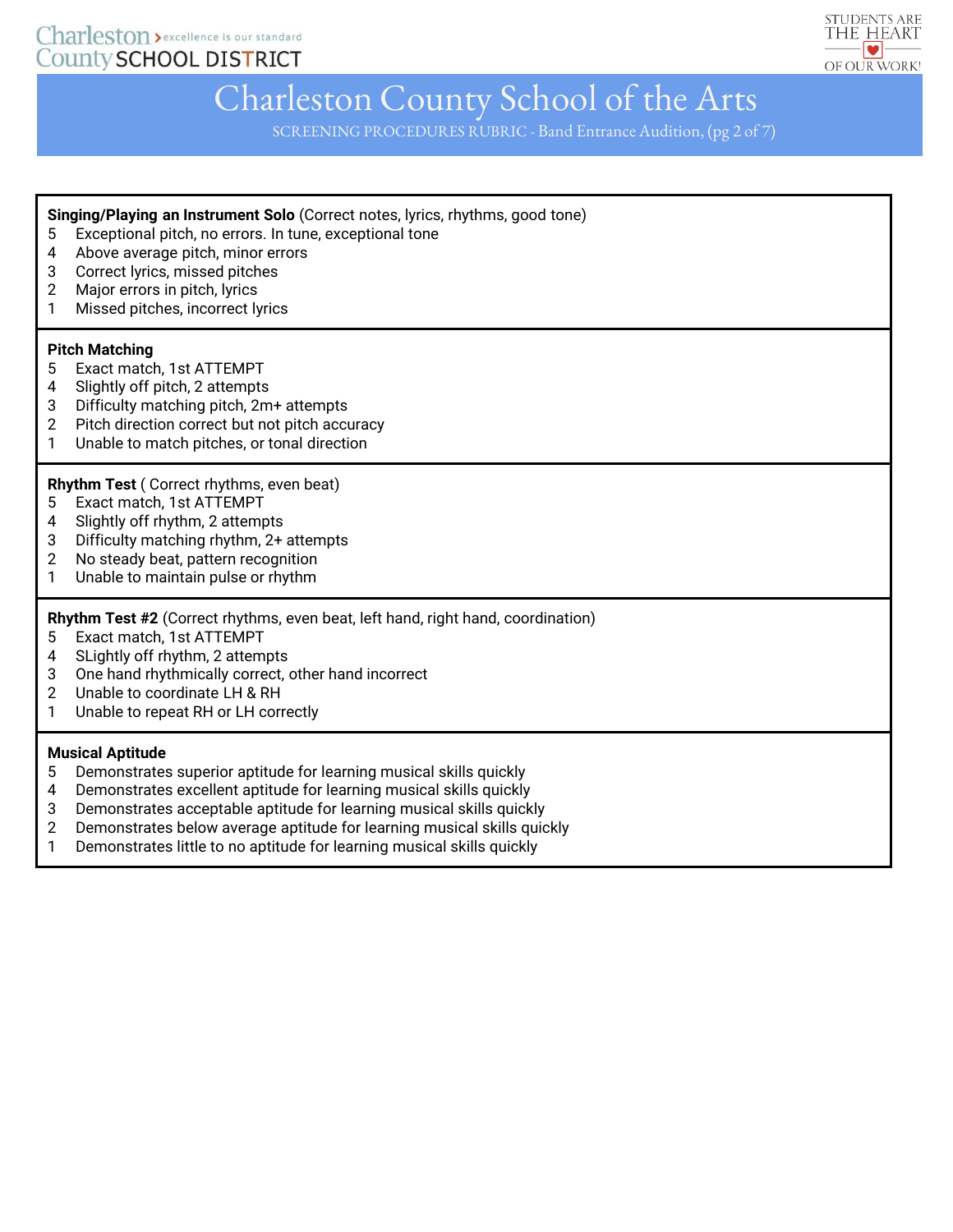

SCREENING PROCEDURES RUBRIC - Band Entrance Audition, (pg 3 of 7)

# **Band Audition Rubric (Grade 7-12)**

#### **Section 1: Prepared pieces**

#### **Tone Quality**

- 5 Musician's Tone Quality is at a level beyond their age
- 4 Tone Quality is clear and controlled at all times
- 3 Tone Quality is clear and controlled most of the time
- 2 Lack of clarity in tone quality and control some of the time
- 1 lack of clarity in tone quality; little or no control of tone production

#### **Rhythm/timing**

- 5 Musician's Rhythmic capabilities are at a level beyond their age
- 4 Beat is secure, rhythms accurate
- 3 Beat is secure, rhythms mostly accurate
- 2 Beat is erratic, frequent rhythmic errors detract from the performance
- 1 lack of steady beat, rhythms inaccurate, unable to recognize pulse or rhythmic patterns

#### **Intonation**

- 5 Musician's ability to control pitch is at a level beyond their age
- 4 Virtually no errors, pitch is very accurate
- 3 Occasional errors: most of the time pitch is accurate and secure
- 2 Very few accurate or secure pitches
- 1 Pitch is inconsistent throughout the piece

#### **Technique /fundamentals**

- 5 Musician's articulation and technique is at a level beyond their age
- 4 Demonstrates excellent articulation, technical facility and physical coordination
- 3 Demonstrates average articulation, technical facility, physical coordination
- 2 Demonstrates trouble performing technical skills, but shows some ability and willingness to learn
- 1 Demonstrates trouble performing technical skills and shows little ability

#### **Interpretation**

- 5 Musician's interpretative capacity is at a level beyond their age
- 4 Performance shows excellent sense of expression, dynamics, phrasing, and musicality
- 3 Performance shows some sense of expression, dynamics, phrasing, and musicality
- 2 Performance shows minimal sense of expression, dynamics, phrasing and musicality
- 1 Unaware of expression, dynamics, phrasing, and no demonstration of style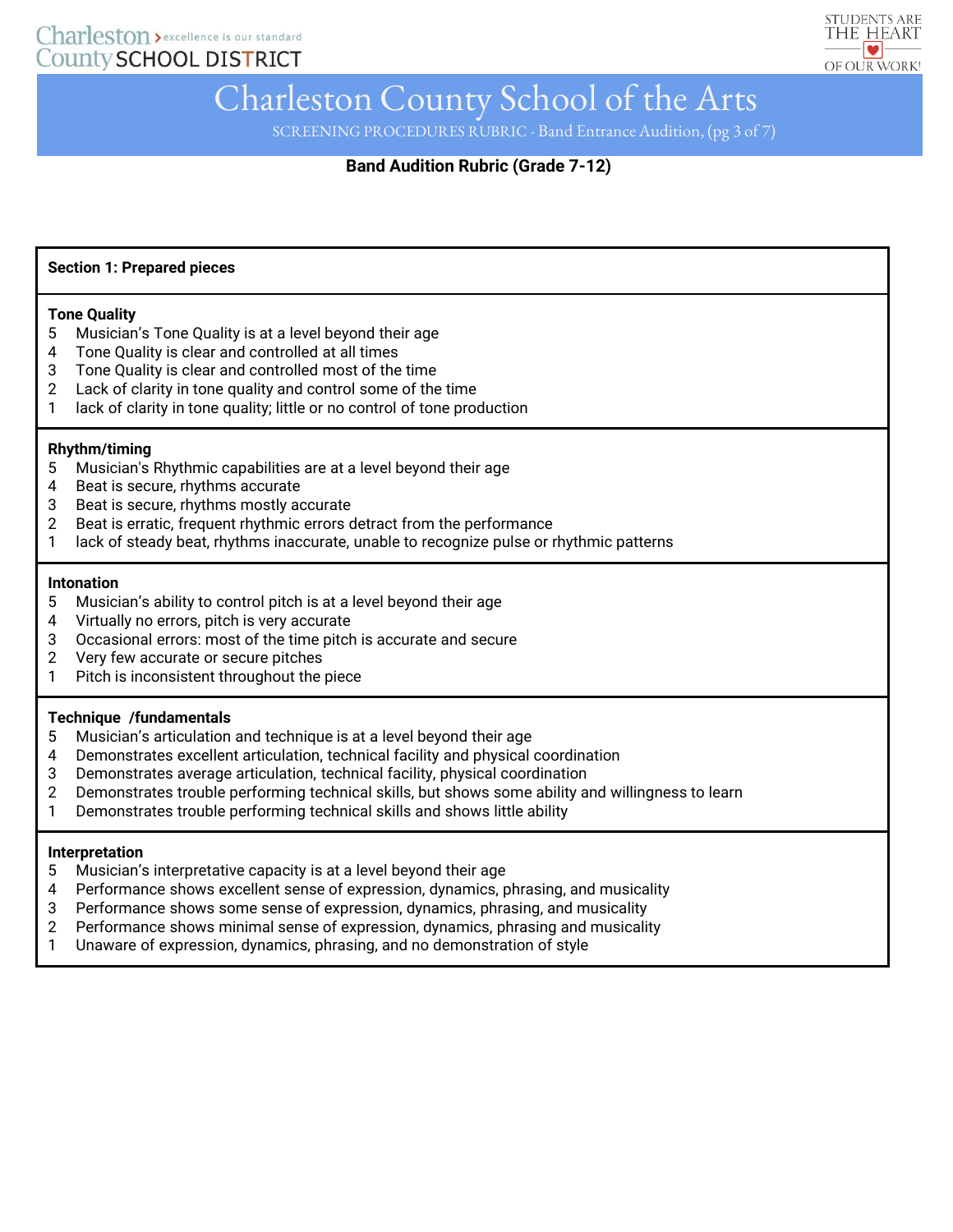

SCREENING PROCEDURES RUBRIC - Band Entrance Audition, (pg 4 of 7)

# **Band Audition Rubric (Grade 7-12) PAGE 2**

**Section 2: Scales and Sight-Reading**

#### **Scales**

Bring score over from SCBDA rubric. Maximum 35 points. (includes chromatic)

#### **Sight Reading:**

Bring Score over from SCBDA Rubric. Maximum 15 points per example

#### **Musical Aptitude**

- 5 Demonstrates superior aptitude for learning musical skills quickly
- 4 Demonstrates excellent aptitude for learning musical skills quickly
- 3 Demonstrates acceptable aptitude for learning musical skills quickly
- 2 Demonstrates below average aptitude for learning musical skills quickly
- 1 Demonstrates little to no aptitude for learning musical skills quickly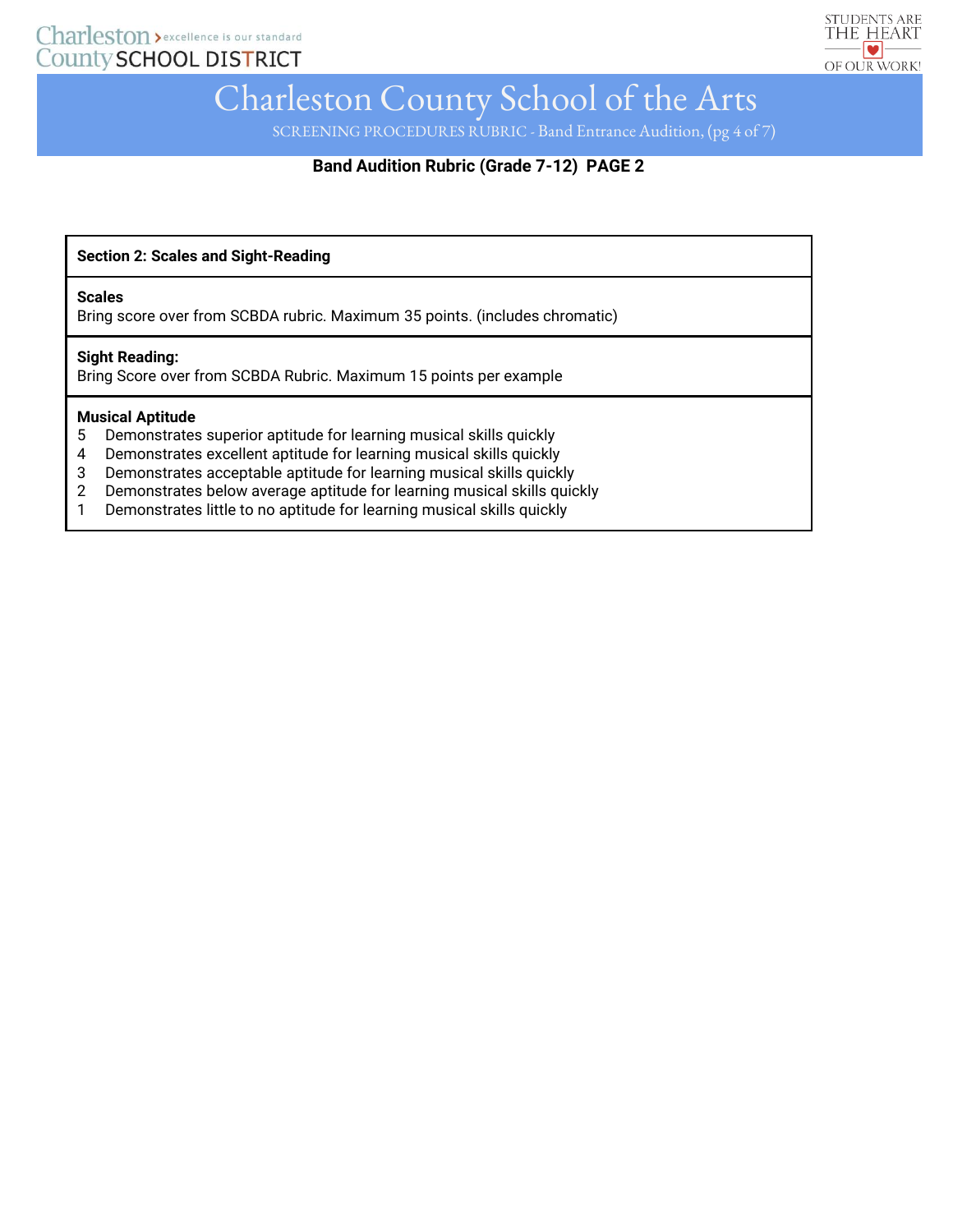

SCREENING PROCEDURES RUBRIC - Band Entrance Audition, (pg 5 of 7)

**You may use any number, up to 2 decimal points, that fall within the given numerical ranges.**

## **CHROMATIC SCALE**

| Rating         | Poor | Fair | Average | Excellent | Superior | Chr. Scale<br>Maximum | Score |
|----------------|------|------|---------|-----------|----------|-----------------------|-------|
| Score<br>Range |      |      | ◠<br>J  | 4         |          | Score 5               |       |

# **ETUDE**

| Rating         | Poor    | Fair      | Average           | Excellent         | Superior          | Etude<br>Maximum | Score |
|----------------|---------|-----------|-------------------|-------------------|-------------------|------------------|-------|
| Score<br>Range | $0-6$   | $7-12$    | $13 - 18$         | 19-24             | $25 - 30$         | Score 30         |       |
|                | 0123456 | 789101112 | 13 14 15 16 17 18 | 19 20 21 22 23 24 | 25 26 27 28 29 30 |                  |       |

# **SIGHT READING EXAMPLE 1**

| Rating         | Poor | Fair | Average | <b>Excellent</b> | Superior | SR. #1<br>Maximum | Score |
|----------------|------|------|---------|------------------|----------|-------------------|-------|
| Score<br>Range | 0123 | 456  | 789     | 10 11 12         | 13 14 15 | Score 15          |       |

# **SIGHT READING EXAMPLE 2**

| Rating         | Poor | Fair | Average | Excellent | Superior | SR. #2<br>Maximum | Score |
|----------------|------|------|---------|-----------|----------|-------------------|-------|
| Score<br>Range | 0123 | 456  | 789     | 10 11 12  | 13 14 15 | Score 15          |       |

# **TONE**

| Rating         | Poor | Fair | Average | Excellent | Superior | Tone<br>Maximum | Score |
|----------------|------|------|---------|-----------|----------|-----------------|-------|
| Score<br>Range | 0123 | 456  | 789     | 10 11 12  | 13 14 15 | Score 15        |       |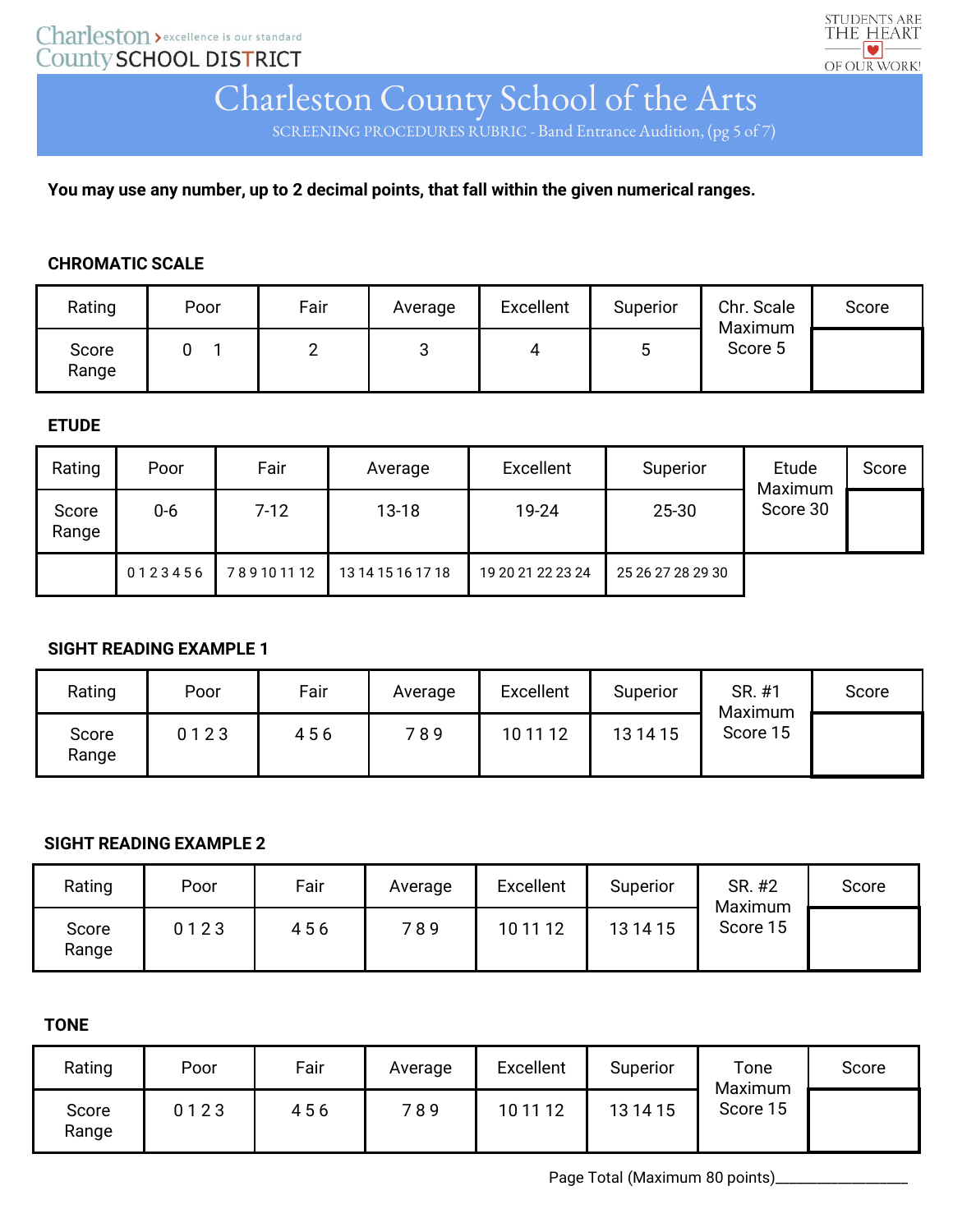# Charleston > excellence is our standard<br>County SCHOOL DISTRICT



# Charleston County School of the Arts

SCREENING PROCEDURES RUBRIC - Band Entrance Audition, (pg 6 of 7)

# **Major Scales: Place a check in the appropriate column.**

| Performance Order #1 #2 #3 #4       |  |  | #5 | #6 #7 | #8 | #9 | #10 #11 #12 |                           |                             |                            |
|-------------------------------------|--|--|----|-------|----|----|-------------|---------------------------|-----------------------------|----------------------------|
| Major Scales:                       |  |  |    |       |    |    |             | Total # of<br>check marks | Value of each<br>check mark | Score: (See grid<br>below) |
| Full Credit:                        |  |  |    |       |    |    |             |                           |                             |                            |
| Partial Credit:<br>(1 of 2 octaves) |  |  |    |       |    |    |             |                           |                             |                            |
| Partial Credit:<br>(2 of 3 octaves) |  |  |    |       |    |    |             |                           |                             |                            |
| Partial Credit:<br>(1 of 3 octaves) |  |  |    |       |    |    |             |                           |                             |                            |
| Incorrect:                          |  |  |    |       |    |    |             | Total Scale Score =       |                             |                            |

| c<br>$\mathbf{v}$<br>' =<br>$\overline{\phantom{0}}$ |  |
|------------------------------------------------------|--|
|                                                      |  |

## Reference grid for scoring/tabulation -- Senior Level

| Number of<br>scales at:                            | $\mathbf{1}$ | $\overline{2}$ | 3    | $\overline{4}$  | $5\phantom{.0}$ | 6   | 7    | 8  | 9     | 10 <sup>°</sup> | 11    | 12 |
|----------------------------------------------------|--------------|----------------|------|-----------------|-----------------|-----|------|----|-------|-----------------|-------|----|
| Full Credit:                                       | 2.5          | 5              | 7.5  | 10              | 12.5            | 15  | 17.5 | 20 | 22.5  | 25              | 27.5  | 30 |
| Partial Credit:<br>(1 of 2)<br>octaves)            | 1.25         | 2.5            | 3.75 | $5\phantom{.0}$ | 6.25            | 7.5 | 8.75 | 10 | 11.25 | 12.5            | 13.75 | 15 |
| Partial Credit:<br>$(2 \text{ of } 3)$<br>octaves) | 1.667        | 3.333          | 5    | 6.667           |                 |     |      |    |       |                 |       |    |
| Partial Credit:<br>(1 of 3)<br>octaves)            | 0.833        | 1.667          | 2.5  | 3.333           |                 |     |      |    |       |                 |       |    |